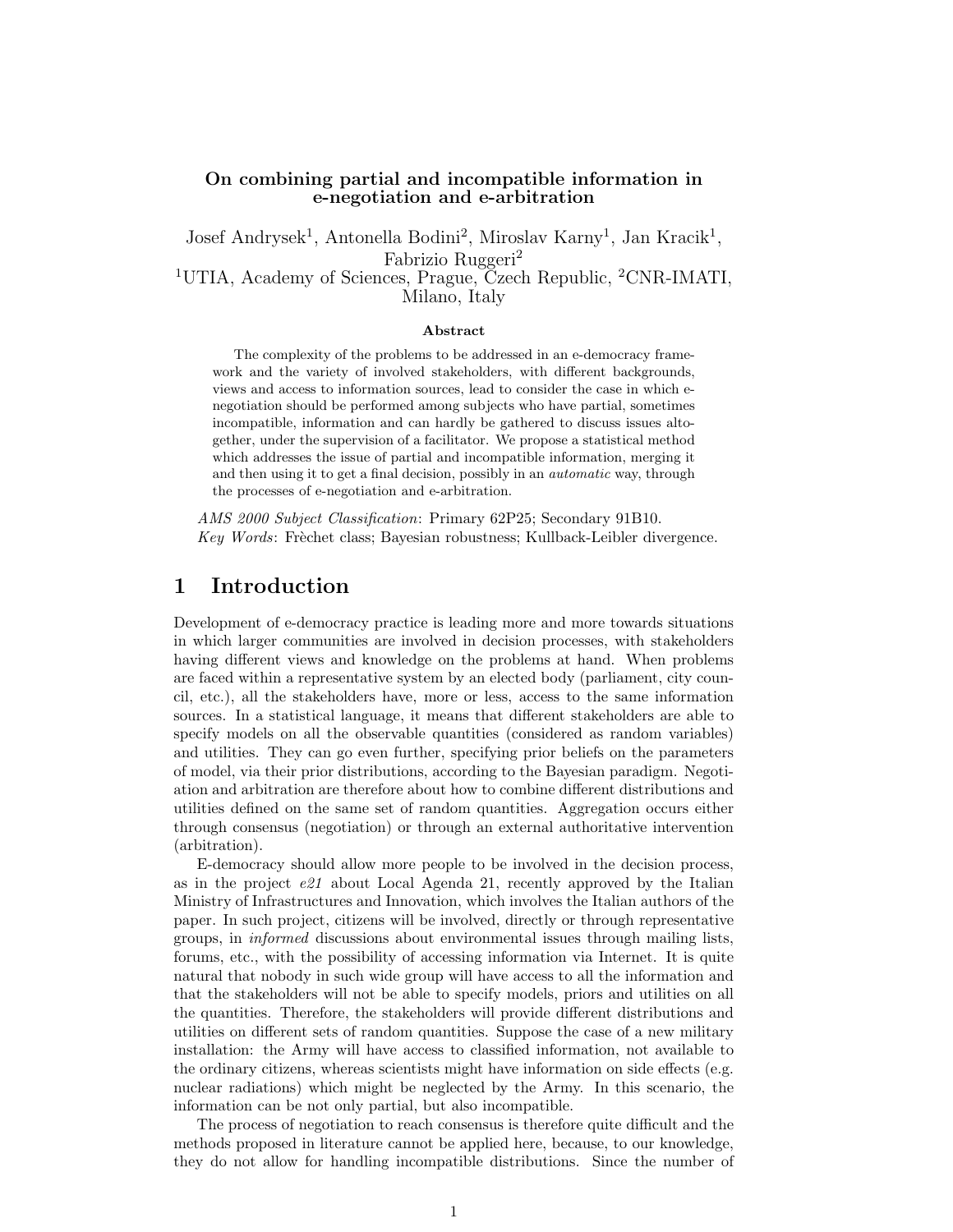involved stakeholders is, in general, large, then any sound method should be made as automatic as possible and available for an easy use by a facilitator running the negotiation process. The heuristic method we present for combining probability distributions does not aim to solve the unsolvable problem of incompatible evidence; rather, it tries to identify its non controversial components in a way fulfilling the above requirements. To identify non controversial evidence and combine it, we extend an information–theoretic approach introduced in a simple case by Kracík (2004). Although our method could be applied to complex statistical models where both densities of observable quantities (models) and unknown parameters (priors) could be given via some partial, incompatible marginals distributions, here we will concentrate on some realistic scenarios in e-democracy, where stakeholders are able to specify probability density functions exactly, without any dependence upon parameters.

In Section 2 we will present the proposed approach, whereas its application in enegotiation and e-arbitration is discussed in Section 3. In Section 4 some examples are illustrated and few concluding remarks are presented in Section 5.

# 2 The proposed method

In Kracík (2004) it is suggested to combine probability density functions (pdf, for short) defined on different or partially overlapping spaces, so that the resulting pdf is close to each (partial) given pdf in some sense specified via the Kullback– Leibler divergence. Instead of introducing cumbersome notations for the general formulation of the method, we will show it by a simple example.

Let  $X_1$ ,  $X_2$  be two random quantities and suppose that three experts provide the pdf's  $f_1(x_1)$ ,  $f_2(x_2)$  and  $f_3(x_1, x_2)$ , respectively. Kracík (2004) defines a "compromise" among them as the pdf  $\tilde{f}$  which minimizes

$$
\alpha_1 KL(f_1(x_1), \tilde{f}(x_1)) + \alpha_2 KL(f_2(x_2), \tilde{f}(x_2)) + \alpha_3 KL(f_3(x_1, x_2), \tilde{f}(x_1, x_2)) \quad (1)
$$

where  $\alpha_i$  are nonnegative,  $\sum_i \alpha_i = 1$ , and  $KL(p, q)$  is the Kullback–Leibler divergence of p on q, defined as  $\int p \log(p/q)$ , (see for instance, Dacunha–Castelle and Duflo, 1986). Of course, we assume that all the necessary conditions for the finiteness of  $KL$  are satisfied. It can be shown that f is a solution of (1) if and only if it satisfies

$$
f(x_1, x_2) = \alpha_1 f_1(x_1) f(x_2 | x_1) + \alpha_2 f_2(x_2) f(x_1 | x_2) + \alpha_3 f_3(x_1, x_2).
$$
 (2)

Assuming that each  $f_i$  expresses the opinion of different stakeholders, we can interpret (2) by saying that each stakeholder completes his/her partial opinion by the corresponding part of the optimal "compromise"  $\hat{f}$ . This interpretation is the starting point for the generalization introduced here.

Suppose N random quantities  $X_1, \ldots X_N$  are at stake and K stakeholders are providing marginal pdf's on a (proper) subset of them. In particular, the k-th stakeholder will provide the pdf  $f_k(X^{(I_k)})$ , where  $X^{(I_k)} := (X_{i_1}, \ldots, X_{i_{I_k}})$  is a subset of  $X^{(N)} := (X_1, \ldots, X_N)$ . This formulation allows for the extreme case of all marginal pdf's being undefined for some variable  $X_i$ : we will not consider this case. It is worth mentioning that the marginal pdf's could be compatible and lead to a unique joint pdf, although we will be more interested in the cases in which either no compatible pdf exists or a class of compatible pdf's is obtained.

We assume that the k-th stakeholder has no opinions on the remaining  $N - I_k$ random quantities so that any value taken by them will not affect his judgements about the variables in  $X^{(I_k)}$ . Formally, we translate this independence property into

$$
f_k(X_{(k)}|X) \equiv f_k(X_{(k)}|X \cap X^{(I_k)}),\tag{3}
$$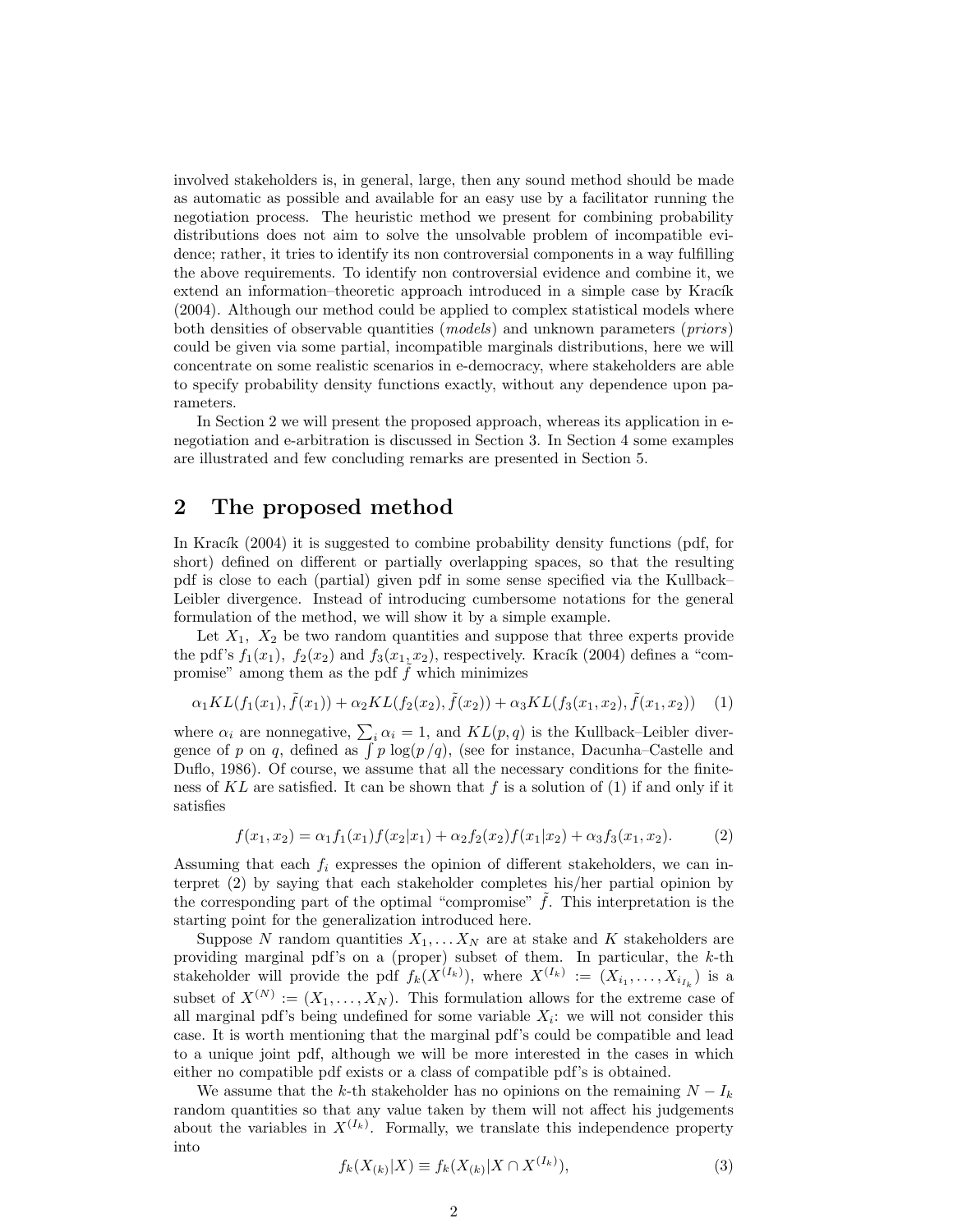for any  $X_{(k)} \subseteq X^{(I_k)}$  and any  $X \subseteq X^{(N)}$ , with  $k = 1, \ldots K$ . Therefore the density is not changing if we add or remove a conditioning variable which is not in  $X^{(I_k)}$ .

We will use the property (3) in the next Step 2 as a building block for our combined pdf. In particular, we will be looking for the contribution of the  $k$ th stakeholder to the conditional pdf  $f(X_n|X_{n-1},...,X_1)$ . If  $X_n \notin X^{(I_k)}$ , then no contribution is provided by the  $k$ -th stakeholder; otherwise, we introduce the notations  $X_n^{(I_k)} := X^{(I_k)} \cap \{X_{n+1}, \ldots, X_N\}$  and  $Y_n^{(I_k)} := X^{(I_k)} \cap \{X_1, \ldots, X_n\}$  to denote the random variables considered by the k-th stakeholder among, respectively, the last  $N - n$  and the first n elements of the ordering  $X_1, \ldots, X_N$ . Repeated applications of (3) will transform the middle term of the right hand side of

$$
f_k(X^{(I_k)}) = f_k(X_n^{(I_k)}|Y_n^{(I_k)}) f_k(X_n|Y_{n-1}^{(I_k)}) f_k(Y_{n-1}^{(I_k)})
$$

into  $f_k(X_n|X_{n-1},...,X_1)$ , by adding the variables from  $\{X_{n-1},...,X_1\}$  not considered by the k-th stakeholder.  $f(\cdot|Y_0^{(I_k)})$  has the meaning of  $f(\cdot)$ . In words, we have split the joint pdf into three parts using the chain's rule. The first involves a subset of  $\{X_N, \ldots, X_{n+1}\}\)$ , the second (the key one) is about  $X_n$  and the third is about the variables  $\{X_{n-1}, \ldots, X_1\}$  which are not considered by the stakeholder. Property (3) allows us to complement the second part to get a pdf on  $X_n$  given all  $X_{n-1},\ldots,X_1.$ 

The basic method we propose to combine partial, incompatible information is described by the following

#### Algorithm 1.

1. Choose an ordering for the variables (e.g.  $X_N, \ldots, X_1$ ) and apply the chain's rule, i.e.

$$
f(X_1, ..., X_N) = f(X_N | X_{N-1}, ..., X_1) \cdot f(X_{N-1} | X_{N-2} ... X_1) \cdot ... \cdot f(X_1).
$$

- 2. For each component  $f(X_n|X_{n-1},...,X_1), n = 2,..., N$ , look for all the contributions of the stakeholders on it, i.e. either none or  $f_k(X_n|X_{n-1}, \ldots, X_1)$ .  $f(X_1)$  is treated similarly.
- 3. Combine (linearly, with weights to be discussed later) all the contributions  $f_k(X_n|X_{n-1},\ldots,X_1)$  into  $\widetilde{f}(X_n|X_{n-1},\ldots,X_1)$ , for  $n=2,\ldots,N$ .  $\widetilde{f}(X_1)$  is treated similarly.
- 4. Get the joint density  $\widetilde{f}(X_1,\ldots,X_N)$  via chain's rule, combining for  $n =$ 2, ..., N all  $\widetilde{f}(X_n|X_{n-1},\ldots,X_1)$  and  $\widetilde{f}(X_1)$ , i.e.

$$
\widetilde{f}(X_1,\ldots,X_N)=\widetilde{f}(X_N|X_{N-1},\ldots,X_1)\cdot\widetilde{f}(X_{N-1}|X_{N-2}\ldots X_1)\cdot\ldots\cdot\widetilde{f}(X_1).
$$

Since  $\tilde{f}$  depends on the selected order of the variables, a variant of the method considers the mixing over all  $f$ 's obtained for the  $N!$  possible permutations of the random quantities. We will not go into further details since it will add unnecessary complexity in the presentation and we deem that, in practical problems, stakeholders (or a facilitator in their behalf) could agree at least on the order.

### 3 E-negotiation and e-arbitration

The method presented in Section 2 (and illustrated later in Section 4 by some examples) can be applied in negotiations and arbitrations and, even better, in enegotiations and e-arbitrations. In fact, the former processes can be handled in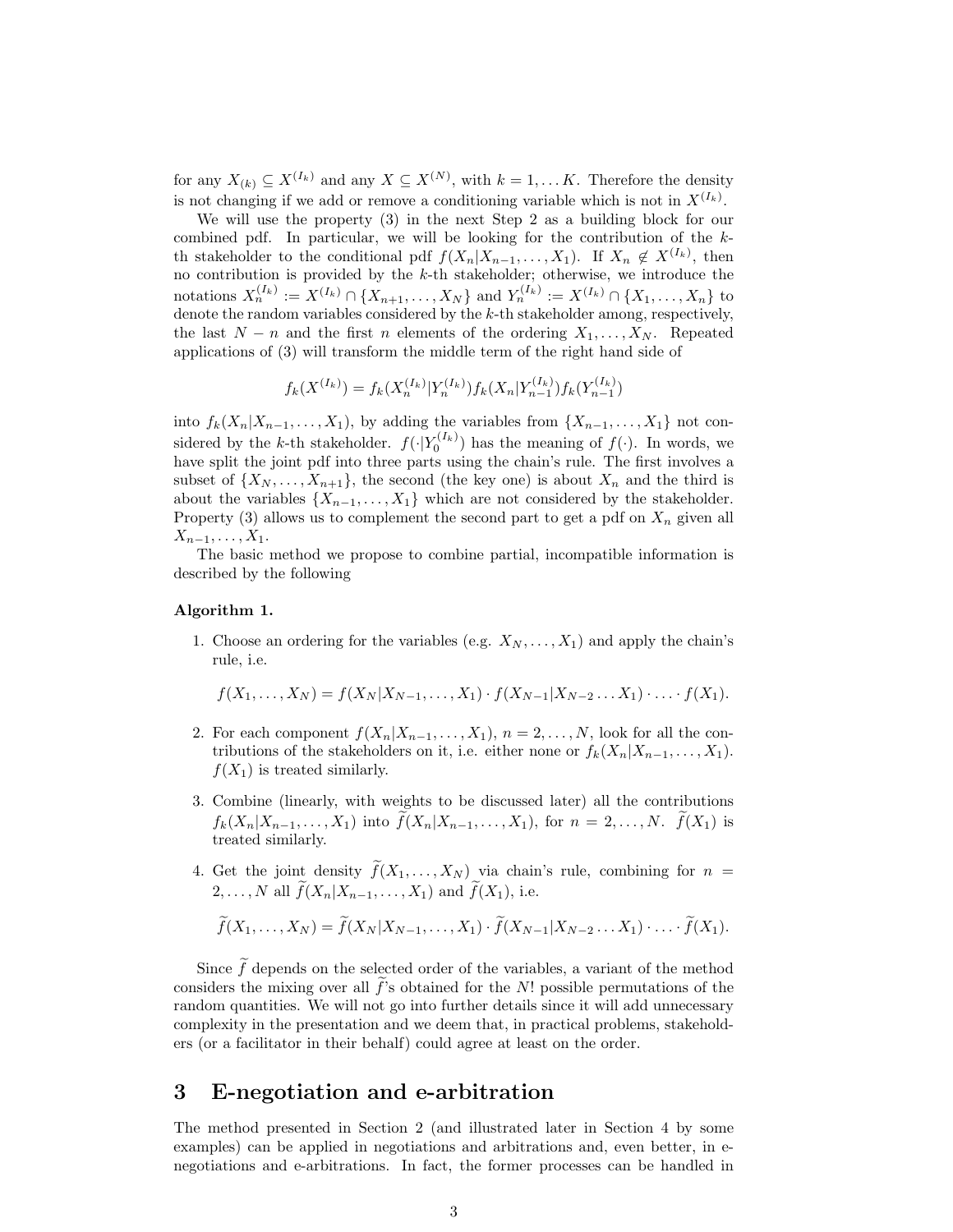physical meetings where facilitators can help stakeholders to find an agreement or discussions can be held so that an arbiter is aided in making a decision suitable for the stakeholders. Different techniques are used by the facilitators (or directly by the stakeholders themselves) in their effort of finding an agreement among the stakeholders, including mathematical ones, like, e.g., the approach based on nondominated actions described in Rios Insua, Holgado and Moreno (2004). In an e-participation environment, physical meetings are hardly possible since many stakeholders are involved at the same time and they might be scattered in very distant places. Therefore, there is the need for a (quite) automatic procedure on which the stakeholders agree. We will now present an approach, based on Algorithm 1, which can be seen as a first step towards this direction. For simplicity, we suppose that,

for all the involved random quantities  $X_i$ , there exists at least one stakeholder who provides an opinion, i.e. a marginal pdf, on it. Furthermore, we suppose that at least one stakeholder provides a marginal pdf different from the others, so that no complete agreement among stakeholders is possible. (H)

Note that, from (H) it follows that if all the stakeholders provide opinions on all the random quantities, then there is no partial knowledge but the pdf's are assumed to be incompatible. The procedure is described by the following steps. A few remarks will follow the description.

- 1. [Test for disjoint knowledge.] Check, by inspection of the stakeholders' marginal pdf's, if they provide opinions on disjoint subsets of random quantities  $X_i$ , forming a partition of them. If this is not the case, then go to Step 2. Otherwise, the marginal pdf's can be combined. If we assume them independent (i.e. property (3) holds), then there is a unique joint pdf which combines exactly the stakeholders' opinions: the product of the marginal pdf's. The procedure is then stopped. Otherwise, we consider the Freehet class of all densities with marginal pdf's given by the stakeholders (see, e.g., Dall'Aglio, Kotz and Salinetti (1991) for more details on the Freehet classes). The class is not empty since it contains, at least, the independent pdf. In this case, we move to Step 4.
- 2. [Test for incompatible knowledge.] Check, by inspection of the stakeholders' marginal pdf's if there is a joint pdf with such marginals. If this is not the case, go to Step 3. If such joint distribution exists and it is unique the procedure is stopped; otherwise we move to Step 4.
- 3. [Merging of partial or incompatible knowledge.] We apply Algorithm 1 to combine partial or incompatible marginals. We obtain a class of joint pdf's depending on the assigned weights (Step 3 of Algorithm 1) to each contribution. Then we move to Step 4.
- 4. [Test for robustness.] As discussed in the previous steps, we could obtain a class of joint pdf's by merging incompatible knowledge, by considering compatible marginals not leading to a unique joint pdf and disjoint knowledge leading to Frèchet classes. In all cases, a decision among the possible joint pdf's is needed: we suggest a quite automatic procedure which relies on the mathematical structure we gave to the problem. Let us suppose that the stakeholders can agree on some quantity of interest, summarizing the consequences of their choices (i.e.,  $pdf's)$ ). If the range of this quantity is *small*, according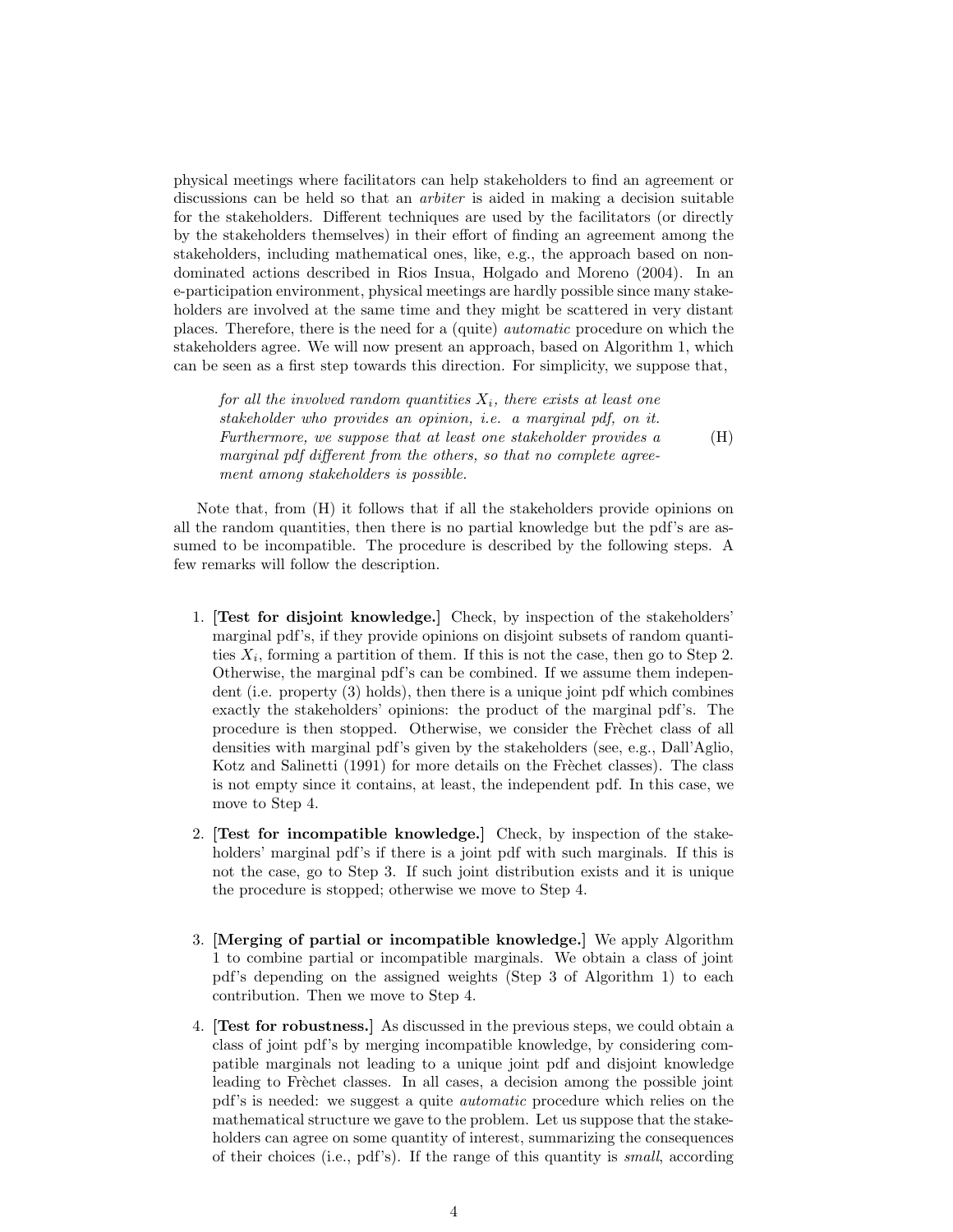to a shared criterion, then there is no need to look for a greater agreement among the stakeholders since the consequences of any choice of distributions in the class are quite irrelevant. We say that robustness is achieved and we stop the procedure. If the range is large, then the stakeholders can be asked to agree on a criterion to choose a pdf in the class: if this happens we move to Step 5; otherwise to Step 6.

- 5. [E-negotiation.] Once a class of pdf's is entertained, no robustness is achieved and the stakeholders agree on the necessity of a criterion to choose a pdf in the class, the role of the facilitator becomes fundamental. He/She will help the stakeholders in either reducing the width of the class of distributions, so that Steps 4 and 5 can be iterated, up to the achievement of a robust (sub)class; or in selecting a criterion to directly choose a pdf in the class.
- 6. [E-arbitration.] Once all the previous steps have failed and no agreed solution has been found, then an external authority  $(arbiter)$  is asked to make a decision, e.g. choosing the weights in Algorithm 1.

Summarizing the main features of our approach, which make it suitable for negotiation and arbitration over Internet in an e-democracy framework, we can say that

- the original opinions of the stakeholders are kept at any stage of the process;
- the opinions are combined with a very simple, *objective* rule;
- when considering Algorithm 1, facilitators and arbiters have to work only on the weights assigned to each opinion and they can be substituted, upon stakeholders' agreement, by automatic procedures to select a joint pdf.

Remark 1. Inspection of stakeholders' marginal pdf's to verify incompatibility can hardly show (and only in low dimensional problems) if there is no joint pdf with such marginals. A method to reduce the dimensionality of the problem is presented in Wang (2004). In any case, construction of a compatible joint pdf is, in general, a difficult task. A method, called Iterative Proportional Fitting (IFP), was proposed by Csiszár (1975). The IFP process is an iterative one which converges asymptotically to the sought joint pdf, if it exists. Of course, there is no way to tell if the joint density exists in general. A conjecture about detection of incompatibility via IFP was illustrated in Jiroušek and Vomlel (1994): cycling of IFP should be a symptom of incompatibility.

Remark 2. Of course, the facilitator could use his/her usual techniques to get an agreement among the stakeholders (Steps 4 and 5). The approach presented here stems from the statistical literature; in particular, is typical of Bayesian robustness and a plethora of methods are presented in Rios Insua and Ruggeri (2000).

Remark 3. It is worth mentioning that the direct choice of the weights arising from the application of Algorithm 1 and performed in Step 5, can be made by some automatic method. For instance, we can choose the values minimizing the sum of the squared distance between the K stakeholders' marginals  $f_k$  and the ones from the combined pdf  $\tilde{f}$  for all possible values  $x^{(I_k)}$  of the random variables  $X^{(I_k)}$ , i.e. in the discrete case,

$$
\sum_{k=1}^K \sum_{x^{(I_k)}} \left( f_k(x^{(I_k)}) - \tilde{f}(x^{(I_k)}) \right)^2.
$$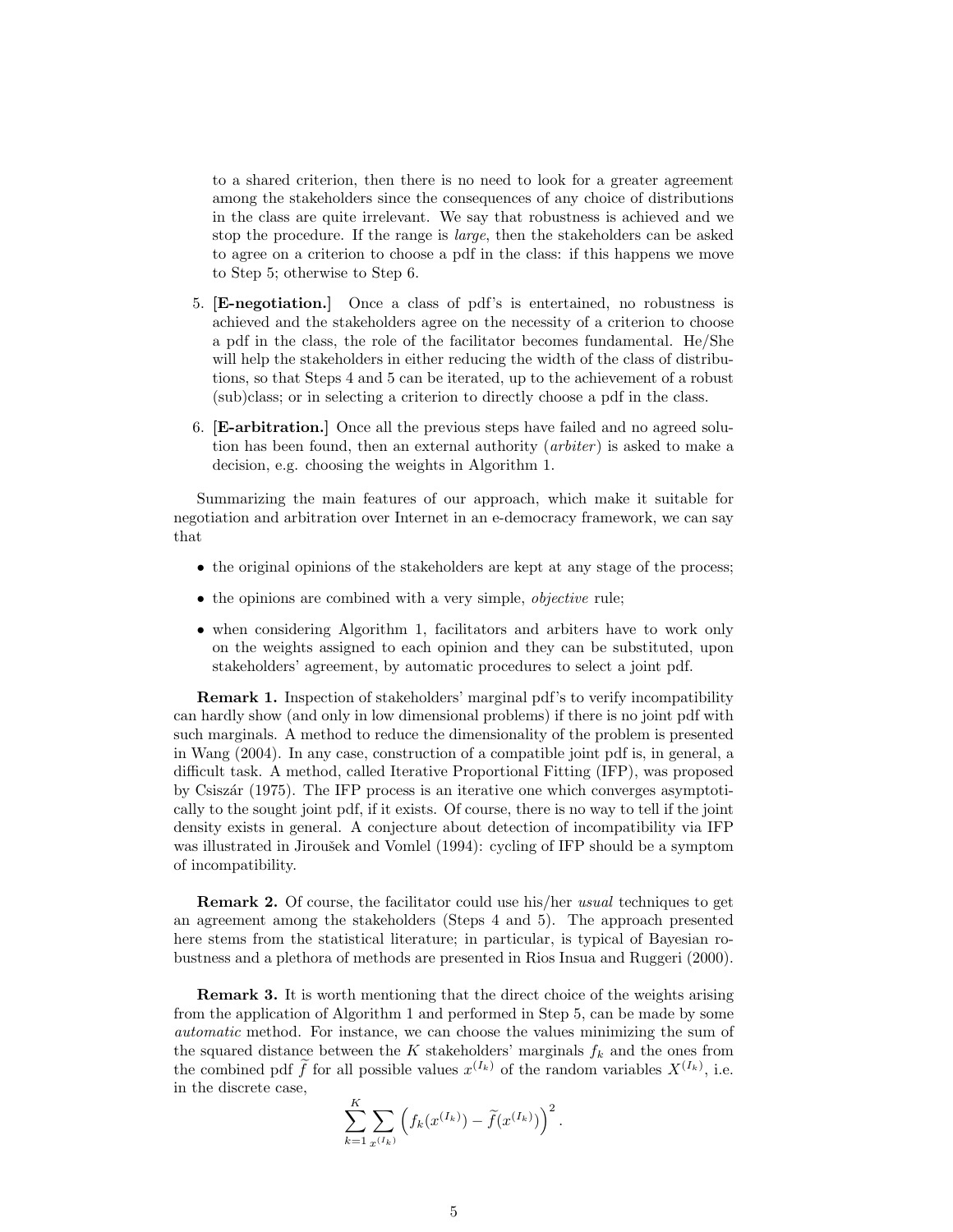As an alternative, we could consider the minimization of

$$
\max_{k=1,K;x^{(I_k)}} \left| f_k(x^{(I_k)}) - \widetilde{f}(x^{(I_k)}) \right|.
$$

In a robust Bayesian framework, another possibility is offered by the Gammaminimax approach: we will not illustrate this approach any further but we refer the interested reader to Ruggeri (2005).

### 4 Examples

We now illustrate how the proposed method works in some examples and, although they are mathematical ones by nature, we present them in a context of typical, but simple, problems in (e-)democracy.

#### Example 1.

Suppose that a new dam is proposed in an Italian mountain area where farming is the major activity of the inhabitants. The dam could be used to produce electricity, also for other parts of the country, and to start some industrial activity in the area. The effects on farming could be mixed: fields used for crops and cattle would be destroyed but a better irrigation system would benefit the remaining fields. There are three stakeholders involved in the process: local population (mostly farmers), the electricity company in charge of building the dam and the power plant and the geologists in charge of studying the effects of natural hazards on the dam (namely, earthquakes and landslides). On the top of them there is the regional government which is willing to find an agreement among the stakeholders and, in any case, has to take a decision about the construction of the dam.

We will concentrate just on one aspect of the problem: the assessment of the probabilities of the occurrence of some events. Therefore we will not consider utilities and we will not involve decision makers maximizing expected utilities. We identify three possible events: occurrence of a major earthquake (possible in most Italian areas), falling of a landslide in the artificial lake created by the dam (as it happened in Vajont, in North-East Italy in 1963 when 2,000 people died) and the benefits for the local economy.

The knowledge of the three stakeholders is different: the farmers have a strong opinion on the economical benefits and the past landslides, but they have no instruments to know about possible earthquakes. The electrical company has its opinion on the economical benefits and we suppose it can use its research center to make inference on possible earthquakes, based on available catalogues, but it cannot make any prediction about landslides. Finally, geologists can use their models to predict both earthquakes and landslides in the area but they have no instruments (and interest) in assessing about possible economical benefits.

We consider the following three binary variables:

- $X_1 = \{$ Occurrence of a major landslide in the next 10 years $\}$ : no (0) or yes  $(1);$
- $X_2 = \{Positive benefit on the local economy in the next 10 years\}$ : yes (0) or no (1).
- $X_3 = \{$ Occurrence of a major earthquake in the next 10 years $\}$ : no (0) or yes  $(1);$

We denote farmers, electricity company and geologists with labels 1, 2 and 3, respectively; their pdf's are therefore denoted as  $f_1$ ,  $f_2$  and  $f_3$ . As mentioned before,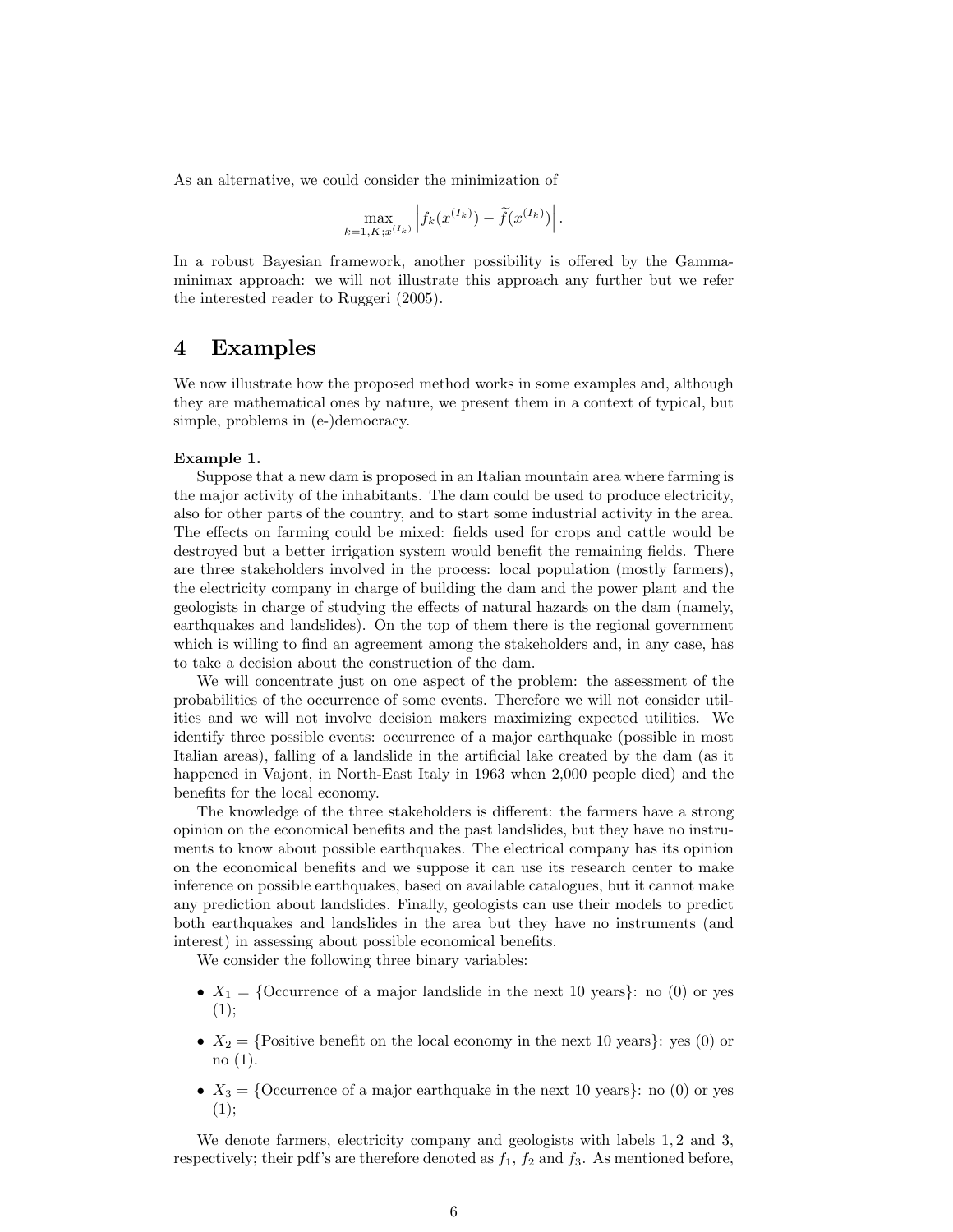all of them are able to give only (marginal) densities on two random quantities, as shown in Table 1, coming from Wang (2004) who shows that there exists no joint pdf of three random variables with the given marginal densities.

| Twist of most gives achieved on their cap- |       |            |          |      |  |  |  |
|--------------------------------------------|-------|------------|----------|------|--|--|--|
| Marginal                                   | (0.0) | (0,1)      | (1.0)    |      |  |  |  |
| $f_1(x_1, x_2)$                            | 0.47  | $\rm 0.13$ | 0.13     | 0.27 |  |  |  |
| $f_2(x_2, x_3)$                            | 0.47  | 0.13       | 0.13     | 0.27 |  |  |  |
| $f_3(x_1, x_3)$                            | 0.30  | $0.30\,$   | $0.30\,$ |      |  |  |  |

Table 1: Values of marginal densities on their support

Therefore, the farmers think that there is a 47% chance of no landslide and positive economical benefits; the geologists think of a 10% chance of both earthquake and landslide occurrences, and so on.

The three variables  $X_1, X_2$  and  $X_3$  have a Bernoulli distribution with probability 0.6 of being equal to 0; it means that farmers and electricity company agree on a 60% chance of positive economical benefits, and so on.

We use the method proposed in the previous sections to combine the evidence provided by the three incompatible marginals.

We apply now Algorithm 1 described in Section 2 and suppose that three stakeholders agree on the order of the chain's rule, so that they consider (Step 1)

$$
f(x_1, x_2, x_3) = f(x_3|x_2, x_1) f(x_2|x_1) f(x_1).
$$
\n(4)

As in Step 2, we split first the three given marginals  $f_1$ ,  $f_2$  and  $f_3$  following the same order of (4), i.e.

- $f_1(x_1, x_2) = f_1(x_2|x_1)f_1(x_1)$
- $f_2(x_2, x_3) = f_2(x_3|x_2)f_2(x_2)$
- $f_3(x_1, x_3) = f_3(x_3|x_1) f_3(x_1),$

and then we *complete* the densities using the independence property (3), obtaining

- $f_1(x_1, x_2) = f_1(x_2|x_1)f_1(x_1)$
- $f_2(x_2, x_3) = f_2(x_3|x_2, x_1) f_2(x_2|x_1)$
- $f_3(x_1, x_3) = f_3(x_3|x_2, x_1) f_3(x_1).$

In the example at hand,  $f_1(x_1)$  and  $f_3(x_1)$  contribute to  $f(x_1)$ , whereas  $f_1(x_2|x_1)$ and  $f_2(x_2)$  contribute to  $f(x_2|x_1)$  and  $f_2(x_3|x_2)$  and  $f_3(x_3|x_1)$  contribute to  $f(x_3|x_2, x_1)$ . We combine linearly these probabilities (Step 3), assigning weights  $\alpha$ ,  $\beta$  and  $\gamma$ , respectively. Summarizing, we get

$$
f(x_1) = \alpha f_1(x_1) + (1 - \alpha) f_3(x_1)
$$
  
\n
$$
f(x_2|x_1) = \beta f_1(x_2|x_1) + (1 - \beta) f_2(x_2)
$$
  
\n
$$
f(x_3|x_2, x_1) = \gamma f_2(x_3|x_2) + (1 - \gamma) f_3(x_3|x_1).
$$
 (5)

It is worth mentioning that we can omit  $\alpha$  since  $f_1(x_1) \equiv f_3(x_1)$ . Applying the chain's rule to  $(5)$ , we obtain (Step 4) the joint pdf f (for simplicity, we use f instead of  $f$ ), given by Table 2.

We observe that the  $f(x_1)$ ,  $f(x_2)$  and  $f(x_3)$  are Bernoulli marginals which assign probability 0.6 to the outcome 0, whereas the pairwise marginals are given in Table 3.

The stakeholders and the regional government could use these ranges of probabilities to compute expected utilities (provided they agree on the same utility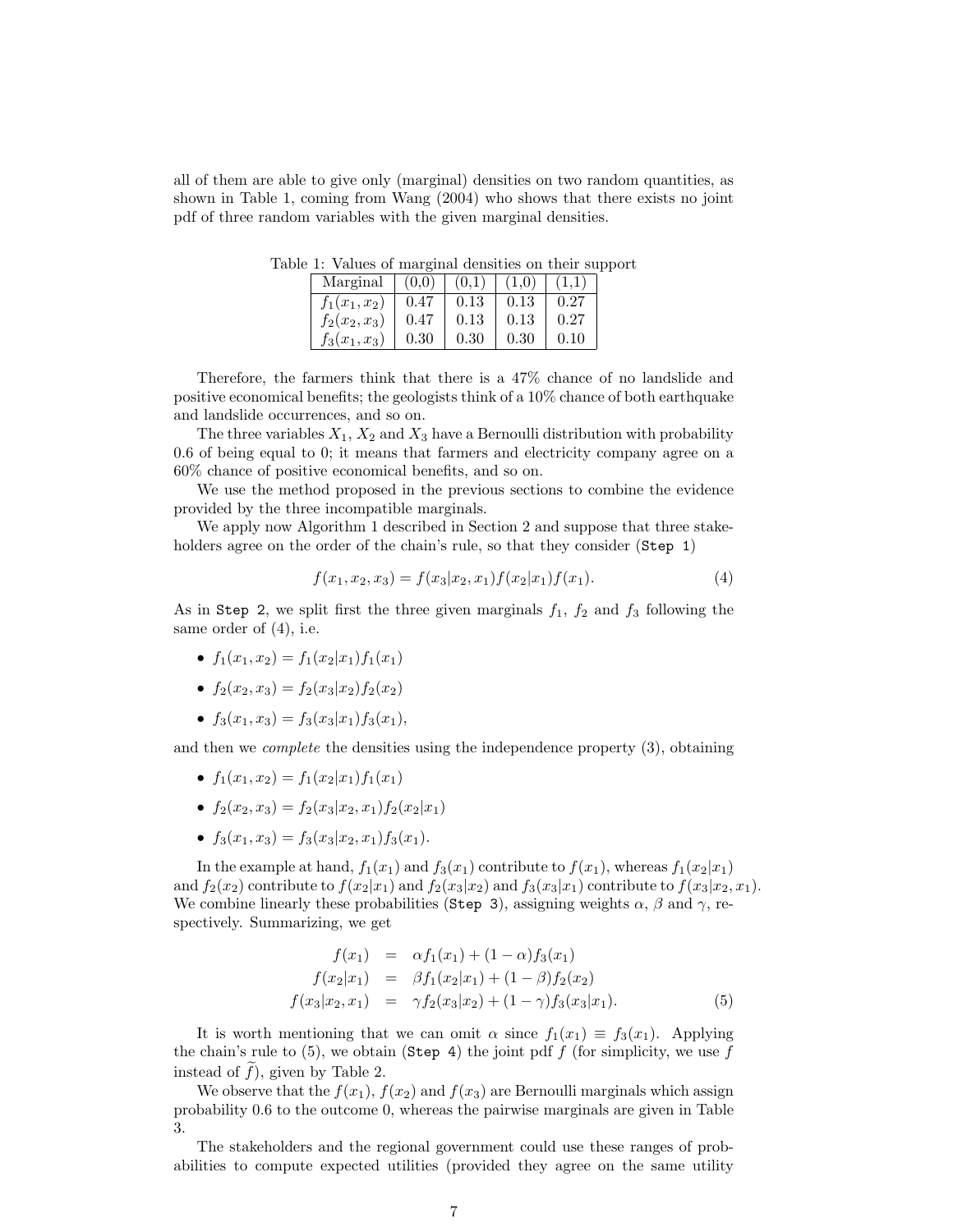Table 2: Values of  $f(x_1, x_2, x_3)$  on its support

| $(x_1, x_2, x_3)$ | $f(x_1, x_2, x_3)$                  |
|-------------------|-------------------------------------|
| (0,0,0)           | $(30+17\gamma)(36+11\beta)/6000$    |
| (0,0,1)           | $(30-17\gamma)(36+11\beta)/6000$    |
| (0,1,0)           | $(20-7\gamma)(24-11\beta)/4000$     |
| (0,1,1)           | $(20+7\gamma)(24-11\beta)/4000$     |
| (1,0,0)           | $(45 + 2\gamma)(24 - 11\beta)/6000$ |
| (1,0,1)           | $(15-2\gamma)(24-11\beta)/6000$     |
| (1,1,0)           | $(30-17\gamma)(16+11\beta)/4000$    |
| (1,1,1)           | $(10+17\gamma)(16+11\beta)/4000$    |

Table 3: Values of the bivariate marginals of f on its support

|               | (0.0)                                              | (0.1)                                              |
|---------------|----------------------------------------------------|----------------------------------------------------|
| $f(x_1, x_2)$ | $0.36 + 0.11\beta$                                 | $0.24 - 0.11\beta$                                 |
| $f(x_1, x_3)$ | $0.3 + (0.06 + 0.05\beta)\gamma$                   | $0.3 - (0.06 + 0.05\beta)\gamma$                   |
| $f(x_2, x_3)$ | $0.36 - (0.0275 - 0.0275\gamma)\beta + 0.11\gamma$ | $0.24 + (0.0275 - 0.0275\gamma)\beta - 0.11\gamma$ |
|               | (1,0)                                              | (1.1)                                              |
| $f(x_1, x_2)$ | $0.24 - 0.11\beta$                                 | $0.16 + 0.11\beta$                                 |
| $f(x_1, x_3)$ | $0.3 - (0.06 + 0.05\beta)\gamma$                   | $0.1 + (0.06 + 0.05\beta)\gamma$                   |
| $f(x_2, x_3)$ | $0.24 + (0.0275 - 0.0275\gamma)\beta - 0.11\gamma$ | $0.16 - (0.0275 - 0.0275\gamma)\beta + 0.11\gamma$ |

functions) and study the effect of the choice of  $\beta$  and  $\gamma$  on the maximum expected utility. We will not pursue this approach any further.

At this point the stakeholders could agree on the weights  $\beta$  and  $\gamma$  or, in absence of an agreement, the regional government could decide how to attribute the weights.

Note that  $f(x_1, x_2)$  and  $f_1(x_1, x_2)$  coincide if and only if  $\beta = 1$ ; if  $\gamma = 0$  then  $f(x_1, x_3)$  and  $f_3(x_1, x_2)$  coincide too and, in this case,  $f(x_1, x_2)$  and  $f_2(x_1, x_2)$  do not coincide, as shown in Table 4.

| Table 4: $\beta = 1$ , $\gamma = 0$ |       |       |       |       |  |  |
|-------------------------------------|-------|-------|-------|-------|--|--|
|                                     | (0.0) | (0,1) | (1,0) |       |  |  |
| $f_2(x_2, x_3)$                     | .47   | .13   | .13   |       |  |  |
| $f(x_2, x_3)$                       | .3325 | .2675 | .2675 | .1325 |  |  |

Finally, in Table 5 we show the democratic case, i.e. uniform weights.

Table 5 shows that the stakeholders' marginal pdf's are very close to the ones determined by the joint pdf obtained with Algorithm 1. Closer values could be obtained by considering the automatic procedures described in Remark 3 of Section 3.

#### Example 2.

A new organization of the work is introduced in a company and its effects on a period of 10 years are discussed by three stakeholders: the leaders of two different trade unions and the company's CEO, labeled 1, 2 and 3, respectively. The effects are measured as the increase in number of employees  $(X_1)$ , the decrease in average salary, adjusted for inflation  $(X_2)$  and the increase in company's profits  $(X_3)$ . The stakeholders agree in normalizing the random quantities, subtracting their means and dividing by their standard deviations, so that  $X_i \sim \mathcal{N}_1(0,1)$  for  $i = 1,2,3$ . They provide the following bivariate Gaussian pdf's:

$$
f_1(x_1, x_2) = \mathcal{N}_2(0, \Sigma_1), \quad f_2(x_1, x_2) = \mathcal{N}_2(0, \Sigma_2), \quad f_3(x_2, x_3) = \mathcal{N}_2(0, \Sigma_3)
$$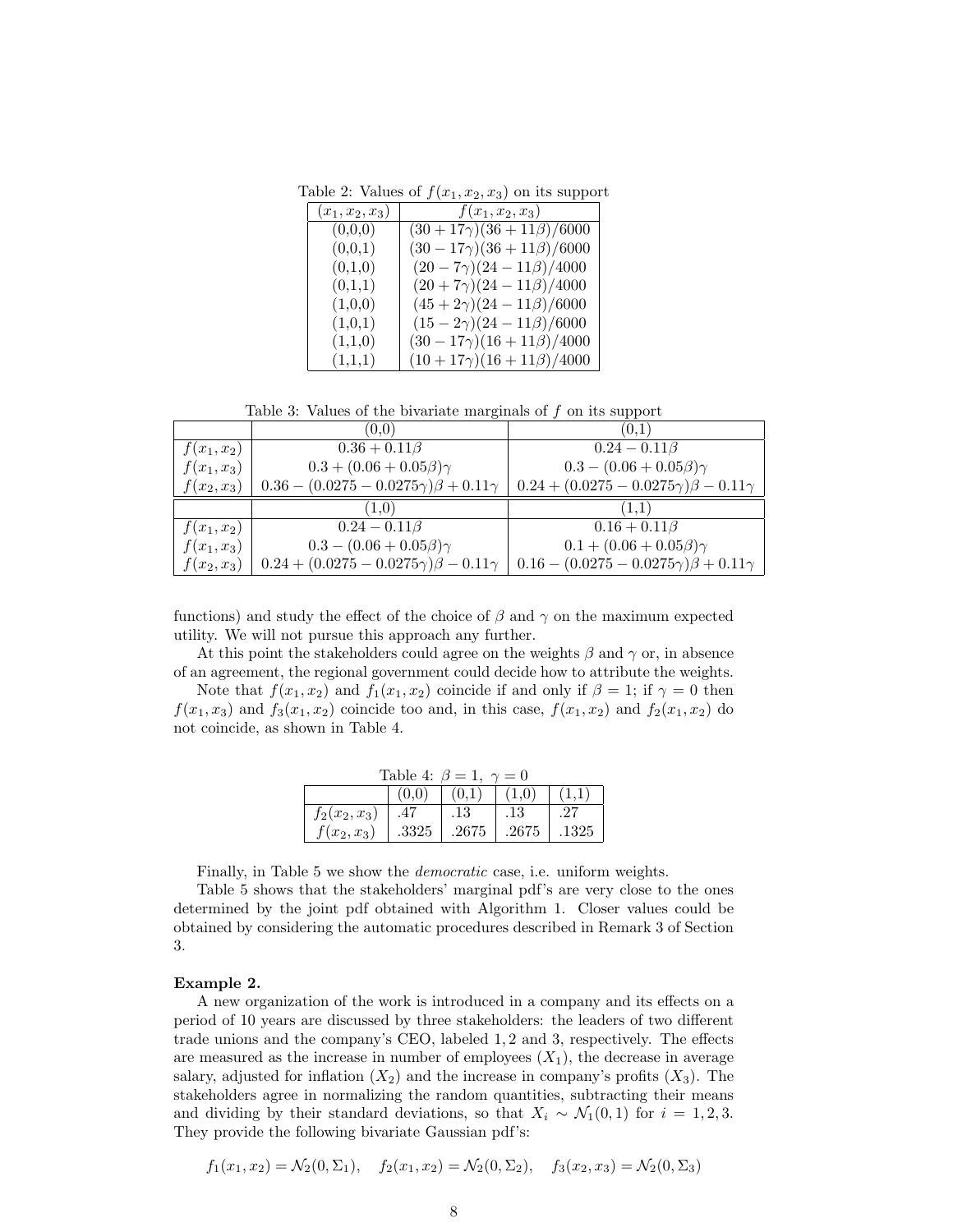| Table 5: $p = 0.5, \gamma = 0.5$ |         |         |         |         |  |  |
|----------------------------------|---------|---------|---------|---------|--|--|
|                                  | (0,0)   | (0,1)   | (1,0)   | (1,1)   |  |  |
| $f_1(x_1, x_2)$                  | .47     | .13     | .13     | .27     |  |  |
| $f(x_1, x_2)$                    | .415    | .185    | .185    | .215    |  |  |
| $f_2(x_2, x_3)$                  | .47     | .13     | .13     | .27     |  |  |
| $f(x_2, x_3)$                    | .408125 | .191875 | .191875 | .208125 |  |  |
| $f_3(x_1, x_3)$                  | .30     | .30     | .30     | $.10\,$ |  |  |
| $f(x_1, x_3)$                    | .3425   | .2575   | .2575   | .1425   |  |  |

 $T_{\rm T11}$  = 0.65

where

$$
\Sigma_1 = \begin{pmatrix} 1 & 0 \\ 0 & 1 \end{pmatrix}
$$
  $\Sigma_2 = \begin{pmatrix} 1 & 0.5 \\ 0.5 & 1 \end{pmatrix}$   $\Sigma_3 = \begin{pmatrix} 1 & 0.9 \\ 0.9 & 1 \end{pmatrix}$ 

are the variance-covariance matrices. The major difference is about the opinions of the trade unions leaders about the increase of manpower and the decrease in average salary: the first thinks that there is no correlation among them whereas the second believes in a quite strong, positive correlation. Following our approach we have that

$$
f(x_1) = \alpha f_1(x_1) + (1 - \alpha)f_2(x_1) = \mathcal{N}(0, 1)
$$

$$
f(x_2|x_1) = \beta_1 f_1(x_2|x_1) + \beta_2 f_2(x_2|x_1) + \beta_3 f_3(x_2) = \beta \mathcal{N}(\frac{1}{2}x_1, \frac{3}{4}) + (1 - \beta)\mathcal{N}(0, 1)
$$

$$
f(x_3|x_2, x_1) = f_3(x_3|x_2) = \mathcal{N}(\frac{9}{10}x_2, \frac{19}{100})
$$

and, by the chain rule,  $f$  turns out to be mixture of two multivariate Gaussian distribution with null mean and variance-covariance matrix:

|  |                                                 | $1 \t 0.50 \t 0.45$       |     | $\Omega$ |                      |  |
|--|-------------------------------------------------|---------------------------|-----|----------|----------------------|--|
|  |                                                 | $0.50 \quad 1 \quad 0.90$ | and |          | $0 \t 1 \t 0.9$      |  |
|  | $\begin{pmatrix} 0.45 & 0.90 & 1 \end{pmatrix}$ |                           |     |          | $0 \t 0.9 \t 1 \t 1$ |  |

respectively. Note that, although no stakeholder has provided a joint opinion on  $X_1$  and  $X_3$ , a correlation has been induced by the other opinions as evidenced by the first covariance matrix which assigns a correlation 0.45 between  $X_1$  and  $X_3$ .

### 5 Discussion

We have formulated a problem in which partial and incompatible opinions from stakeholders are expressed by pdf's and we have proposed a procedure, statistically driven, which could be applied in e-negotiation and e-arbitration. Some examples have shown its practical application. The proposed method allows in general to obtain proper pdf's which are "close" to the stakeholders' marginals, except for very pathological cases in which Dirac measures are involved, as in the following

#### Example 3.

Consider the following pdf's:  $f_2(x_1) \equiv Bernoulli(c)$ ;  $f_3(x_3) \equiv Bernoulli(z)$ ;  $f_1(x_1, x_2)$  as follows:

| u |  |  |
|---|--|--|

thus  $f_1(x_1) \equiv \delta_1$ , the Dirac distribution concentrated on 1, and  $f_1(x_2) \equiv Bernoulli(a)$ . According to the approach previously described we should define

$$
f(x_1, x_2, x_3) = f_3(x_3) f_1(x_2 | x_1) (\lambda f_1(x_1) + (1 - \lambda) f_2(x_1)).
$$